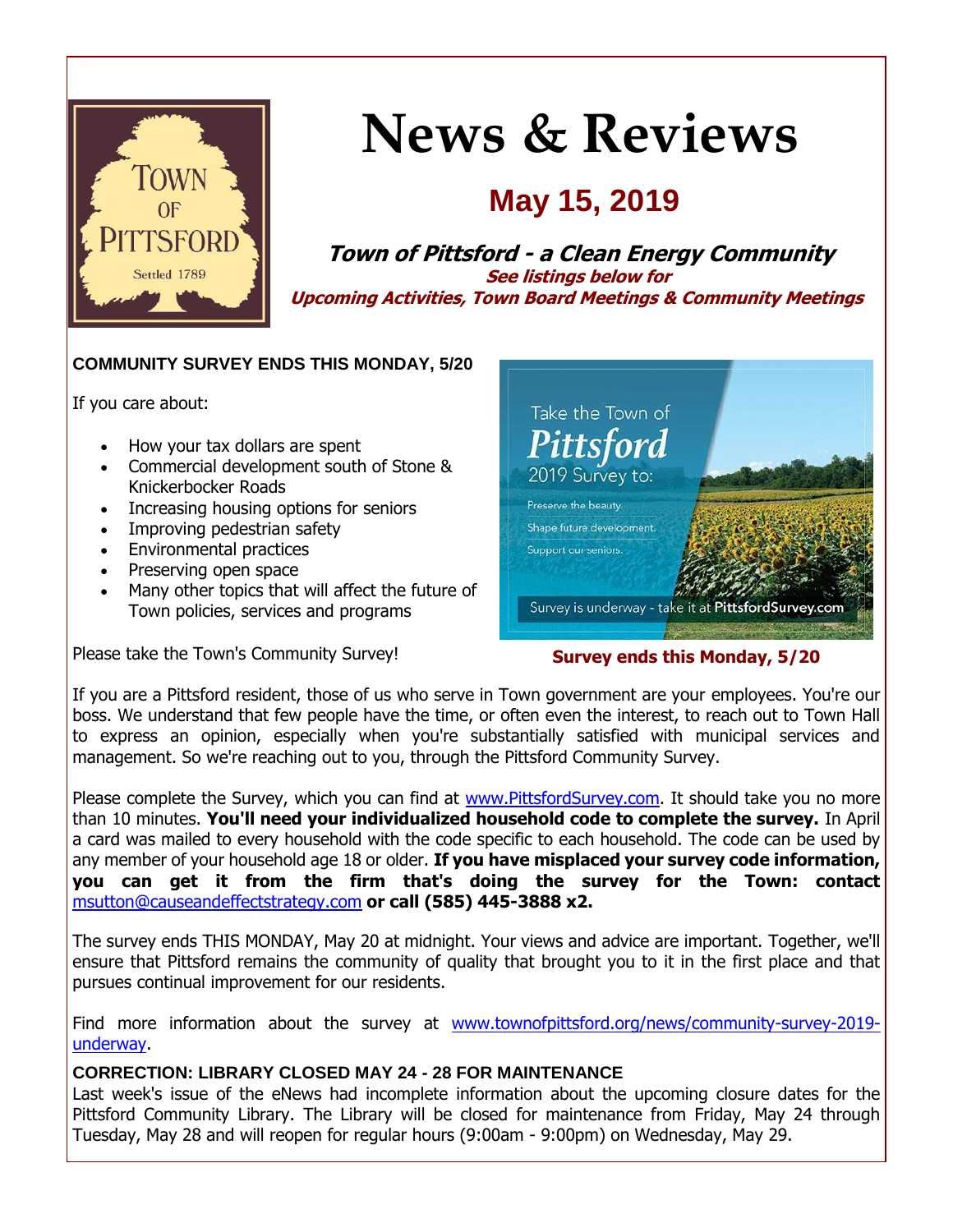#### **COUNTY'S MOBILE DMV UNIT SERVICE MOVED TO FRIDAYS AT TOWN COURT AS OF 5/17**

As of this Friday, May 17, the Monroe County Mobile DMV service offered in Pittsford has moved to Fridays at Town Court, 3750 Monroe Avenue. Hours will remain the same: 10:00am - 3:30pm, written tests until 2:00pm, learner permit testing ends at 2:30pm. Mobile DMV services are no longer offered at Town Hall. For complete information visit the County's Mobile DMV web page at [https://www2.monroecounty.gov/clerk](http://r20.rs6.net/tn.jsp?f=001glB7opHf8kdZUsYUBSc8yUZvvYMQhSGrG6Hph_OwdnxofS0_OAoGQHzeoQMVW12GE6z2cVh2Djw41kd-VBw7GGjuxkqmZUSK3MrCbPQLb6FLZs4nxLWZQZRzIxTrFWFZ_8nEfRQce_WBTPWkp8kzk_ocAV4TyS-SW5w8D8J-9msk4DBoZKeWvlj9xlXZeE4P6ArXFa32MXVEhhNa6z-FudgvajM2hNApZpv0Tx3N-QXGH7qSOiqMVtw44wvsQxaFdvrsJsZzXlLnoUZYqwA3eMRZU6qpBWWSD89O5wNFCCj55SjoG89qCBr1F8DV_CB2&c=0bHtB-huBllQT998-lUD-SBn5bnOukw6Wwuijw2iLJp1S8PD3yreIg==&ch=k6kYkM7rO-m0n4h8pztplogBKJ-u-fVipQ_RwLKynLZ40hah1ZutUQ==)[mobile.php.](http://r20.rs6.net/tn.jsp?f=001glB7opHf8kdZUsYUBSc8yUZvvYMQhSGrG6Hph_OwdnxofS0_OAoGQHzeoQMVW12GE6z2cVh2Djw41kd-VBw7GGjuxkqmZUSK3MrCbPQLb6FLZs4nxLWZQZRzIxTrFWFZ_8nEfRQce_WBTPWkp8kzk_ocAV4TyS-SW5w8D8J-9msk4DBoZKeWvlj9xlXZeE4P6ArXFa32MXVEhhNa6z-FudgvajM2hNApZpv0Tx3N-QXGH7qSOiqMVtw44wvsQxaFdvrsJsZzXlLnoUZYqwA3eMRZU6qpBWWSD89O5wNFCCj55SjoG89qCBr1F8DV_CB2&c=0bHtB-huBllQT998-lUD-SBn5bnOukw6Wwuijw2iLJp1S8PD3yreIg==&ch=k6kYkM7rO-m0n4h8pztplogBKJ-u-fVipQ_RwLKynLZ40hah1ZutUQ==)

#### **FRIENDS OF PITTSFORD COMMUNITY LIBRARY BOOK SALE RAISES OVER \$19,000**

Many thanks to the patrons, donors and volunteers who made the Friends of Pittsford Community Library Spring Sale a record breaking success! The sale raised \$19,579 - funds that will be used to promote and fund services, programs and materials for our Library. To learn more about how the Friends book sales benefit our Library, see the outer hallway display case nearest the Fisher Meeting Room.

#### **CELEBRATING HISTORIC PITTSFORD'S LITTLE HOUSE & THE VILLAGE HALL - PROGRAM THIS SUNDAY**

Have you always wanted to know more about the "Little House" on Monroe Avenue and the Village Hall on Main Street?

Join Pittsford Town and Village Historian Audrey Johnson at the Pittsford Community Library this Sunday, May 19, at 2:00pm as she shares the story of Historic Pittsford's Little House, which is celebrating its 200th anniversary this year. Did you know the Little House has housed a lawyer's office, travel agency and bakery in its 200 years? Today this structure, located at 18 Monroe Avenue, is home to Historic Pittsford.

Mrs. Johnson will also discuss the Pittsford Village Hall, located at 21 North Main Street. The building has been a private home and was also home to the Pittsford Library for many years. Learn about the beautiful stained glass windows and the portrait of Charles Hastings Wiltsie, who was born in the house in 1859.

The Pittsford Community Library is located at 24 State Street. The program is free and open to the public; no registration required.

**SCHOOL BUDGET VOTE THIS TUESDAY, 5/21 AT BARKER RD MIDDLE SCHOOL - INFO ONLINE** The annual budget vote for the Pittsford Central School District and Board of Education election will be held **this Tuesday, May 21**, in the Barker Road Middle School gymnasium (75 Barker Road) between 7:00am - 9:00pm. Qualified voters (see below) will be voting on the following ballot items:

- 2019-2020 proposed budget, which is within the NYS Tax Cap and preserves current programming
- Proposition to purchase 9 replacement buses from the Bus Capital Reserve (will not impact taxes and generates state aid)
- Proposition to fund roof replacements at Barker Road Middle School and Park Road Elementary School, fuel replacement storage at the Transportation facility and incidental work from Capital Reserve (will not impact taxes and generates state aid)
- Three Board of Education seats

#### **Complete information about the ballot items can be found at** [www.pittsfordschools.org/Page/22562.](http://r20.rs6.net/tn.jsp?f=001glB7opHf8kdZUsYUBSc8yUZvvYMQhSGrG6Hph_OwdnxofS0_OAoGQLyfC9BhRiLjGCguuLSYWp2DExIQX_FgD0iEJeKaq7OBJuvWOzkOzxhtuObQvPtLlUyGKPjAYYYhraUt7QcipQdnEUXJ7jHbRuD5znxCBn8S_8EeKvIlUq07lhnAOWgCwIIRmPtMSPmy-WMDuOimUkb3SHgoOnfnaySKpEejF9tbn38L0kbcq39YN1MiHURlobGg-GunaxvgWjAscoNWESOjmilRsz_W8tMCr2e_CYIu0xRCi-_edKT2aXcaw9r6sw==&c=0bHtB-huBllQT998-lUD-SBn5bnOukw6Wwuijw2iLJp1S8PD3yreIg==&ch=k6kYkM7rO-m0n4h8pztplogBKJ-u-fVipQ_RwLKynLZ40hah1ZutUQ==)

**Qualified voters** must present identification and proof of residency (NYS driver's license, NYS non-driver identification card, utility bill, or voter registration card). A qualified voter must be a U.S. Citizen, resident of the Pittsford Central School District for at least 30 days prior to the election, and 18 years of age or older.

**EAST STREET - MILL ROAD INTERSECTION TO CLOSE MAY 28 THROUGH MID-SEPTEMBER** *Southbound detour: Rt. 96 to Thornell Rd., Northbound detour: Thornell Rd. to Rt. 64 to Rt. 96* The Monroe County Department of Transportation will close East Street at the intersection of Mill Road from May 28 through September 15 of this year for replacement of two large culvert stream crossings. This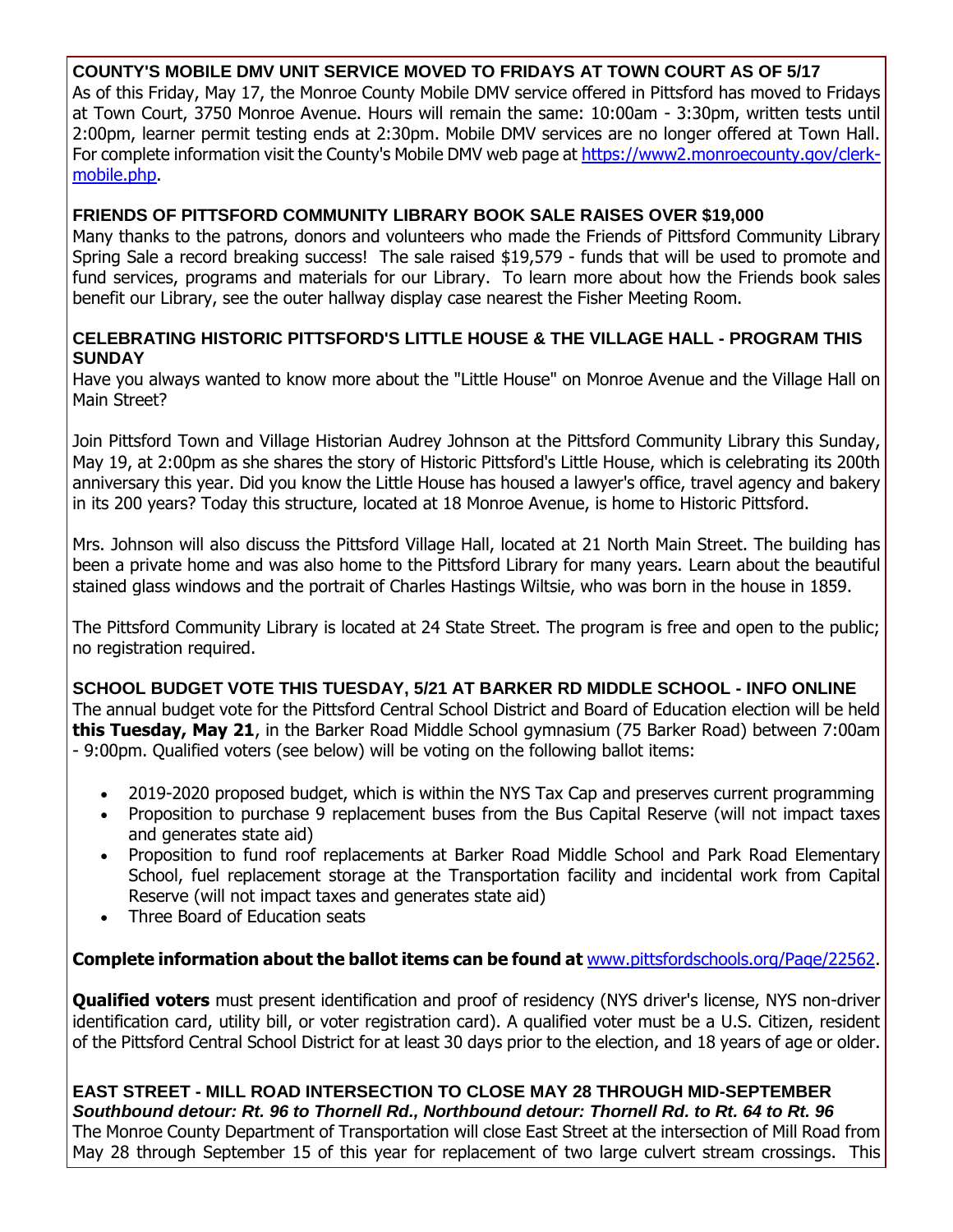intersection is located on East Street north of Thornell Road and south of Route 96. East Street and Mill Road will be open to local traffic only, up to the intersection closure, but the road will not be passable through the intersection for vehicles or pedestrians in all directions. The posted northbound detour will utilize Thornell Road to Route 64 to Route 96. The posted southbound detour will utilize Route 96 to Thornell Road.

For questions regarding the project, contact Monroe County DOT at 753-7729 or [hherdzik@monroecounty.gov.](mailto:hherdzik@monroecounty.gov?subject=Pittsford%20East%20Street-Mill%20Road%20Culvert%20Replacement%20Project) Construction updates can also be found by visiting [www.monroecounty.gov/dot-index.php](http://r20.rs6.net/tn.jsp?f=001glB7opHf8kdZUsYUBSc8yUZvvYMQhSGrG6Hph_OwdnxofS0_OAoGQL2EQ3hmqJMJ1CjTBe1H9-I4BgUAA3GdFvytjBVTJj5btraJFk0Q_CE54mpARzI_dAz34mVE6qu1N9MBXVGzLBFUUjIyeGxrx0UTSF6Y9d991HClIw53SioDu7BA3d0JwHQe-l04_eSAn6ytXnT6qllmPw1WGRcPB3dUcW9T2N9QhxuqJdv6hLE6z-hKVFcfVYHz4aYxQMJnS7ZqmZsEWZUTvKhmyXmCmTxADGdmxZ59BLjcufPn36Sv_5UMKC2faQ==&c=0bHtB-huBllQT998-lUD-SBn5bnOukw6Wwuijw2iLJp1S8PD3yreIg==&ch=k6kYkM7rO-m0n4h8pztplogBKJ-u-fVipQ_RwLKynLZ40hah1ZutUQ==) and clicking on the "Construction Updates" link on the left side of the web page.

This project work by Monroe County DOT includes replacement of the culvert just north of the intersection with a new 72 inch diameter pipe across the intersection and replacement of the existing box culvert 500 feet south of the intersection with a new 22-foot wide precast concrete bridge structure.

#### **REMEMBRANCE POPPIES TO HONOR THE FALLEN**

[Memorial Day](http://r20.rs6.net/tn.jsp?f=001glB7opHf8kdZUsYUBSc8yUZvvYMQhSGrG6Hph_OwdnxofS0_OAoGQGmSAzXAaogcLqDUdcWKHrK2XWFx0wdhK3mMSCSwoIpedYpi41UmMEB4g03Gu6zu-RCj1lgE5Z85-rhTL4MWXVYUvb01CQmr3hXHklS0QSkRf28_dhoAFfMEjd3s3H-wbC9cDpySAMIIf0RlzRylfHfE-ErKzdbaZwXRYu-fe4LkIcKV-Lvg9lKTwsPjGdbJ7kFyrjbhaDrcabjlxI8VPs8M6aH4HEeowH0i5ovTQ7r8aqnCpz0rlA6ar8qZTq2xYRDh1esf5HC_&c=0bHtB-huBllQT998-lUD-SBn5bnOukw6Wwuijw2iLJp1S8PD3yreIg==&ch=k6kYkM7rO-m0n4h8pztplogBKJ-u-fVipQ_RwLKynLZ40hah1ZutUQ==) falls this year on May 27; it is a time to remember the servicemen and women who lost their lives during war-time service. Should you wish to make a donation for a **Remembrance Poppy** to wear in honor of our military members who made the ultimate sacrifice, members of Rayson-Miller American Legion Post #899 are currently offering them at various locations around Town, including at the Town Clerk's Office desk at Town Hall, 11 South Main Street. All proceeds go to fund programs for our veterans.

#### **LIMITED EDITION PADDLE AND POUR POSTERS AVAILABLE AT FESTIVAL**

Local award-winning artist and RIT adjunct faculty member Chris Lyons has created the beautiful artwork for our limited edition Paddle and Pour Art & Music Festival posters each year since the festival's inception in 2015. **This year's poster commemorates the Regatta crew teams.** The poster will be available for \$8 each at the Paddle and Pour Festival on May 25, along the canal at Schoen Place. Mr. Lyons will be onsite to sign posters at the event. A limited number of past years' posters will be available for sale as well. Find complete information about the festival at [www.paddleandpour.org.](http://r20.rs6.net/tn.jsp?f=001glB7opHf8kdZUsYUBSc8yUZvvYMQhSGrG6Hph_OwdnxofS0_OAoGQEEKeudl7Lyx1VUAmSw_0hIhDhbUGev57rVtaV-5lK5wsO2FKjarulFw66HiNXrR-vznSzZ9eW7SeslMKDs8mFBvWQnCkSuMJbNzyOMpiLtVKhcWhFHUqMWRvzl2suyst44NYIO-OvzjKr8mxdTz-rBTlJtZXUlvreLHGjqhUXbLDGG2uDHo4hLl3ippvQiFCuC6b-xfU_Vwd7vMUJ4iYe1iKebt-68wbjggallsJh5lIz4J51GBv3o=&c=0bHtB-huBllQT998-lUD-SBn5bnOukw6Wwuijw2iLJp1S8PD3yreIg==&ch=k6kYkM7rO-m0n4h8pztplogBKJ-u-fVipQ_RwLKynLZ40hah1ZutUQ==)

#### **JOIN THE CAST OF FROZEN - OPENINGS FOR 6-9TH GRADERS, DEADLINE TUESDAY, 5/21**

The Pittsford Central School District Summer Enrichment Institute includes a theater show class that will perform the musical "Frozen." **Registration for participation has been extended until 6:00pm this Tuesday, May 21.** Students in grades 6-9 may enroll. The program runs Monday through Friday, noon - 4:00pm, July 8 - August 3; show performances are August 1 - 3 at 7:00pm. For more information and to register visit the [Pittsford Schools Summer Enrichment program web page.](http://r20.rs6.net/tn.jsp?f=001glB7opHf8kdZUsYUBSc8yUZvvYMQhSGrG6Hph_OwdnxofS0_OAoGQL2EQ3hmqJMJ5kFseW9SPoo_O9EJdbt_5-qDsswT9QjYdl0XTxRREmQmo_-Cz0lhaH8SXLZEy6bK7lrsvyE-U3RqBl6Mswrf8tCeQBWWwYPWFnP3MEH2wkCUl-dxYPi9uS3IS-jmm7Den7Mc0_1UYCNt04Z2RYFy1NkRRbvGRrshLQvTWEKNUI-kUwlKRzoZGr-LBix4nMspp1VQQEc_4ehIkxgQI0iZtB_VkJF9j3lKIs8Nw2o6K0RRrWlTVKcHxn3QP6ai_tae&c=0bHtB-huBllQT998-lUD-SBn5bnOukw6Wwuijw2iLJp1S8PD3yreIg==&ch=k6kYkM7rO-m0n4h8pztplogBKJ-u-fVipQ_RwLKynLZ40hah1ZutUQ==)

#### **VOLUNTEERS NEEDED FOR THE 2018 PITTSFORD TRIATHLON TO BE HELD SUNDAY, 6/2**

The Town of Pittsford's Recreation Department is looking for volunteers to assist with the [2019 Pittsford](http://r20.rs6.net/tn.jsp?f=001glB7opHf8kdZUsYUBSc8yUZvvYMQhSGrG6Hph_OwdnxofS0_OAoGQBZPiUjl88XFFITc8J9-SnxoCUjTygmL-sxYeqtOwAnRFlyFnxBbC1t8zNdgLpXVE7JLJYOWHUqt-uowqWubXl63wDGwsouGJ6xoFe51CRguCctG6wdmqzOOtWyNytwgLP88eie3p3iOvxMRoWI9uXL01734K5eM5v4jTBx656MK7l_kO-CPkbsxQvbhDbpImle-xZtIaQJDXJsAM_8HYgRU78e5ZwR2p8aioeAO2TZs0tZscyqrSNf6Z_G49JrDZQ==&c=0bHtB-huBllQT998-lUD-SBn5bnOukw6Wwuijw2iLJp1S8PD3yreIg==&ch=k6kYkM7rO-m0n4h8pztplogBKJ-u-fVipQ_RwLKynLZ40hah1ZutUQ==)  [Triathlon](http://r20.rs6.net/tn.jsp?f=001glB7opHf8kdZUsYUBSc8yUZvvYMQhSGrG6Hph_OwdnxofS0_OAoGQBZPiUjl88XFFITc8J9-SnxoCUjTygmL-sxYeqtOwAnRFlyFnxBbC1t8zNdgLpXVE7JLJYOWHUqt-uowqWubXl63wDGwsouGJ6xoFe51CRguCctG6wdmqzOOtWyNytwgLP88eie3p3iOvxMRoWI9uXL01734K5eM5v4jTBx656MK7l_kO-CPkbsxQvbhDbpImle-xZtIaQJDXJsAM_8HYgRU78e5ZwR2p8aioeAO2TZs0tZscyqrSNf6Z_G49JrDZQ==&c=0bHtB-huBllQT998-lUD-SBn5bnOukw6Wwuijw2iLJp1S8PD3yreIg==&ch=k6kYkM7rO-m0n4h8pztplogBKJ-u-fVipQ_RwLKynLZ40hah1ZutUQ==) taking place on Sunday, June 2, at Thornell Farm Park (480 Mendon Road). There are several volunteer opportunities, including overseeing water stations, serving as course marshals, assisting with race chips recovery at the finish line, assistance in the race transition area and various other event tasks.

Volunteers must be available from 6:30AM - 12noon on the day of the race. This is a fun and exciting event. Our participants are very appreciative of the assistance they receive from our event volunteers - you'll feel great helping someone have a great race! If you can volunteer your time to help us make this the best Pittsford Triathlon yet, please contact Brett Wilby via [email](mailto:bwilby@townofpittsford.org?subject=Pittsford%20Triathlon%20-%20volunteering) or call or (585) 248-6283.

#### **PITTSFORD GARDEN CLUB PLANT SALE IS THIS SATURDAY, 9:00AM - NOON Proceeds to benefit civic beautification in Pittsford**

Are you ready for the spring growing season? The Pittsford Garden Club will hold its annual Plant Sale this Saturday, May 18 from 9:00am - 12noon in the municipal parking lot behind the Pittsford Community Library (24 State Street).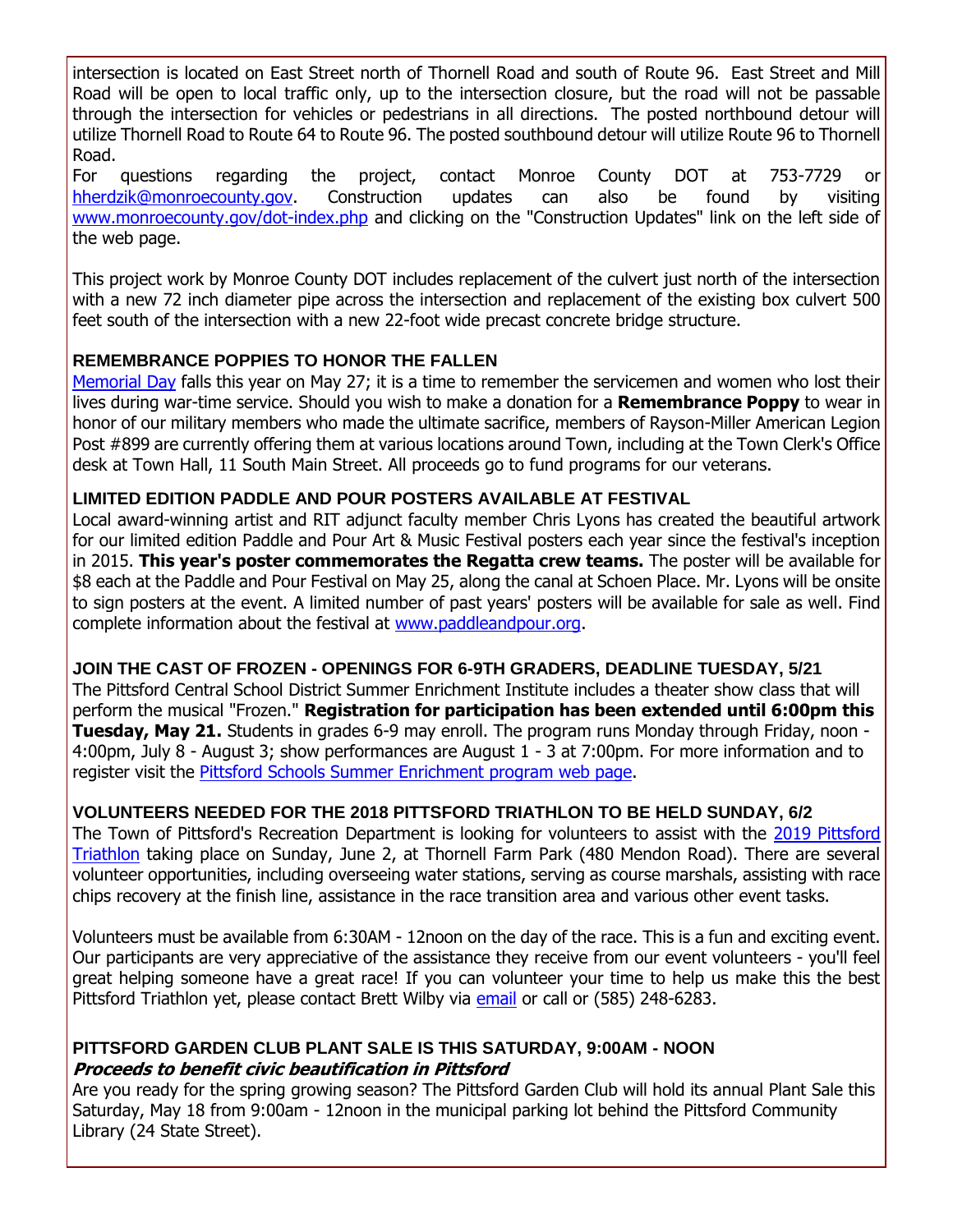A variety of annuals, perennials, herbs, hanging baskets and garden items will be available for sale - it's a great way to get your gardening started for the season! All proceeds will benefit the club's civic beautification efforts throughout Pittsford.

#### **SENIORS STEIN MART SPRING FASHION SHOW AND TEA THIS TUESDAY, 5/21**

Seniors, join us in the VanHuysen Community Room at the Spiegel Pittsford Community Center this Tuesday, May 21 at 12noon for our annual Stein Mart Spring Fashion Show and Tea. Enjoy Stein Mart's new spring fashions modeled by our lovely senior ladies and handsome senior gentlemen! Lunch includes finger sandwiches, fruit, pastries, scones, tea and coffee. Cost is \$8.00 per person and advance reservation and payment is required. Stop by the Pittsford Seniors office in the Community Center or call 248-6235 for more information and to register.

The Town of Pittsford's Spiegel Community Center is located at 35 Lincoln Avenue. To learn more about all of our wonderful programs for seniors [click here to visit the Seniors page](http://r20.rs6.net/tn.jsp?f=001glB7opHf8kdZUsYUBSc8yUZvvYMQhSGrG6Hph_OwdnxofS0_OAoGQBndhTxFjEQpcReeFeP1lqiJou-w9Z0wbo5-Bq1hDKTIZ1ZdbeY7EtcgVboGWYngZtx0i5CzFPM4DxRLMCJmg_7FTConTnkm2f5w8ufWWFFDna0UN2NhoBft6bPSw9qnBx3XZOljmWLHtLcCfuS3uOqcrmq8kFCasuA9erVVJMMHYgS3bmk_sbw4U2MsNFbqvCd-wYjts_auhfwslWN2V6MXfa16QMG09p0UN8QX6xYTz5UCqllAACPl9pUIAM5YYR0d77LbDe-0&c=0bHtB-huBllQT998-lUD-SBn5bnOukw6Wwuijw2iLJp1S8PD3yreIg==&ch=k6kYkM7rO-m0n4h8pztplogBKJ-u-fVipQ_RwLKynLZ40hah1ZutUQ==) on the Town website or [read our](http://r20.rs6.net/tn.jsp?f=001glB7opHf8kdZUsYUBSc8yUZvvYMQhSGrG6Hph_OwdnxofS0_OAoGQGSIC_yJlxadNDw10n6zuS5gcCNaYDylPi1ewCteKzZj1ethdcCGGeBGZ318N1ygfSa3PogQFNEfcK3J38bm7Xg5SwSR5bGd1TF0972XQZLHLZFr4r3A0FiVFnCYwHyhU1TRAOwdJsF0pbKYg6cfvruJIQwyYFs9fg8qKAqI9_P8MIEQp3hZL0ljUFtHRDqdACWC9hMgNZqIKQq1I2mkmO--r2UIOMr7DCvqrQl7IGYlWLRFa3Mc4EsxzyuiqBB24FFzIsURACePbQ57dGdeIRwVHI6KZIiDUxW85sFOQWEuPwMC5b36Gdp7ErRiXfthLA==&c=0bHtB-huBllQT998-lUD-SBn5bnOukw6Wwuijw2iLJp1S8PD3yreIg==&ch=k6kYkM7rO-m0n4h8pztplogBKJ-u-fVipQ_RwLKynLZ40hah1ZutUQ==)  [Seniors program info brochure online.](http://r20.rs6.net/tn.jsp?f=001glB7opHf8kdZUsYUBSc8yUZvvYMQhSGrG6Hph_OwdnxofS0_OAoGQGSIC_yJlxadNDw10n6zuS5gcCNaYDylPi1ewCteKzZj1ethdcCGGeBGZ318N1ygfSa3PogQFNEfcK3J38bm7Xg5SwSR5bGd1TF0972XQZLHLZFr4r3A0FiVFnCYwHyhU1TRAOwdJsF0pbKYg6cfvruJIQwyYFs9fg8qKAqI9_P8MIEQp3hZL0ljUFtHRDqdACWC9hMgNZqIKQq1I2mkmO--r2UIOMr7DCvqrQl7IGYlWLRFa3Mc4EsxzyuiqBB24FFzIsURACePbQ57dGdeIRwVHI6KZIiDUxW85sFOQWEuPwMC5b36Gdp7ErRiXfthLA==&c=0bHtB-huBllQT998-lUD-SBn5bnOukw6Wwuijw2iLJp1S8PD3yreIg==&ch=k6kYkM7rO-m0n4h8pztplogBKJ-u-fVipQ_RwLKynLZ40hah1ZutUQ==)

#### **REMINDERS**

#### **PITTSFORD ROTARY KIDS' TROUT FISHING DERBY IS THIS SATURDAY, MAY 18**

The Rotary Club of Pittsford, in conjunction with the Town of Pittsford and the Monroe County Parks Department, will hold its 23rd annual Kids' Trout Fishing Derby this Saturday, May 18 in Powder Mills Park. The Derby is open to all children ages 15 and under. Registration will be at the Powderhorn Lodge from 8:00 - 9:00am and is free for all. The tournament runs from 9:00 - 11:00am and is followed by an awards ceremony at 11:15am and Fish Hatchery tour at 11:30am. Complimentary refreshments will be served.

Fish are being stocked by the Fish Hatchery at Powder Mills Park for this event and donations will be accepted on their behalf. Special thanks are due to The Riedman Foundation for funding and operating the Hatchery and making the Pittsford Rotary Club Kids' Trout Fishing Derby possible. For more information, visit the [Pittsford Rotary website](http://r20.rs6.net/tn.jsp?f=001glB7opHf8kdZUsYUBSc8yUZvvYMQhSGrG6Hph_OwdnxofS0_OAoGQGqKFSxfGWuAZDquL5cKaQd-sp6B09obn18WQ3V5_xoYF4sc-QWVhiO650JbQh8QGaBgpfKGpTu4AA0KDqeNhW68Ex5REGegjYj2xvx4UALLYjdSJBvV7uhxl9DcaZsYiwfZNZp9BzAImjfbqDH8K1I4chjOyId0UOED8-lTM1XDlCLKzVPqo-C0XyCSNFpPitTRj-cGqBUUpYqPsE06TG-Yh6c9K9Cr_eEAYczEWJ6dVqnokiA4CKqjNKHBA0lqew==&c=0bHtB-huBllQT998-lUD-SBn5bnOukw6Wwuijw2iLJp1S8PD3yreIg==&ch=k6kYkM7rO-m0n4h8pztplogBKJ-u-fVipQ_RwLKynLZ40hah1ZutUQ==) or contact tournament chairperson Kevin O'Grady via [email](mailto:kevin@ogradyassociates.com?subject=Pittsford%20Rotary%20Kid) or phone at (585) 641- 0668. The Pittsford Rotary Club Kids' Trout Fishing Derby is co-sponsored by the Town of Pittsford Recreation Department.

#### **YOUTH SUMMER SOCCER REGISTRATION UNDERWAY - VOLUNTEER COACHES NEEDED**

Pittsford Recreation's Youth Summer Soccer league is a coed, non-competitive program that focuses on improving fundamental skills and more importantly, having fun! Youth Soccer will run from July to August on Tuesday evenings for children entering Kindergarten to 3rd grade. **Volunteer coaches are needed** for the success of this program - **no experience necessary**. The registration deadline is June 17. For more information, please contact Kate Disbrow at (585) 248-6281 or [kdisbrow@townofpittsford.org.](mailto:kdisbrow@townofpittsford.org)

#### **ASL INTERPRETER AT TOWN BOARD MEETINGS**

The Town of Pittsford provides an American Sign Language interpreter at every meeting of the Pittsford Town Board, to interpret for those who need this service.

#### **UPCOMING COMMUNITY ACTIVITIES IN PITTSFORD**

- [Pittsford Rotary Kids' Trout Fishing Derby,](http://r20.rs6.net/tn.jsp?f=001glB7opHf8kdZUsYUBSc8yUZvvYMQhSGrG6Hph_OwdnxofS0_OAoGQGqKFSxfGWuAZDquL5cKaQd-sp6B09obn18WQ3V5_xoYF4sc-QWVhiO650JbQh8QGaBgpfKGpTu4AA0KDqeNhW68Ex5REGegjYj2xvx4UALLYjdSJBvV7uhxl9DcaZsYiwfZNZp9BzAImjfbqDH8K1I4chjOyId0UOED8-lTM1XDlCLKzVPqo-C0XyCSNFpPitTRj-cGqBUUpYqPsE06TG-Yh6c9K9Cr_eEAYczEWJ6dVqnokiA4CKqjNKHBA0lqew==&c=0bHtB-huBllQT998-lUD-SBn5bnOukw6Wwuijw2iLJp1S8PD3yreIg==&ch=k6kYkM7rO-m0n4h8pztplogBKJ-u-fVipQ_RwLKynLZ40hah1ZutUQ==) Saturday, 5/18, 8:00am 12noon, Powder Mills Park, registration begins 8:00am at Powderhorn Lodge, tournament runs 9:00-11:00am, Awards Ceremony at 11:15am and Fish Hatchery tour at 11:30am, more info [HERE](http://r20.rs6.net/tn.jsp?f=001glB7opHf8kdZUsYUBSc8yUZvvYMQhSGrG6Hph_OwdnxofS0_OAoGQGqKFSxfGWuAZDquL5cKaQd-sp6B09obn18WQ3V5_xoYF4sc-QWVhiO650JbQh8QGaBgpfKGpTu4AA0KDqeNhW68Ex5REGegjYj2xvx4UALLYjdSJBvV7uhxl9DcaZsYiwfZNZp9BzAImjfbqDH8K1I4chjOyId0UOED8-lTM1XDlCLKzVPqo-C0XyCSNFpPitTRj-cGqBUUpYqPsE06TG-Yh6c9K9Cr_eEAYczEWJ6dVqnokiA4CKqjNKHBA0lqew==&c=0bHtB-huBllQT998-lUD-SBn5bnOukw6Wwuijw2iLJp1S8PD3yreIg==&ch=k6kYkM7rO-m0n4h8pztplogBKJ-u-fVipQ_RwLKynLZ40hah1ZutUQ==) or [email Kevin O'Grady.](mailto:kevin@ogradyassociates.com?subject=Pittsford%20Rotary%20Kids)
- [Pittsford Garden Club Plant Sale,](http://pittsfordgardenclub.wordpress.com/?utm_source=eNews+05-15-19&utm_campaign=eNews+05-15-19&utm_medium=email) Saturday, 5/18, 9:00am 12:00pm, municipal parking lot behind the Pittsford Community Library (24 State Street); to benefit club's civic beautification efforts throughout Pittsford